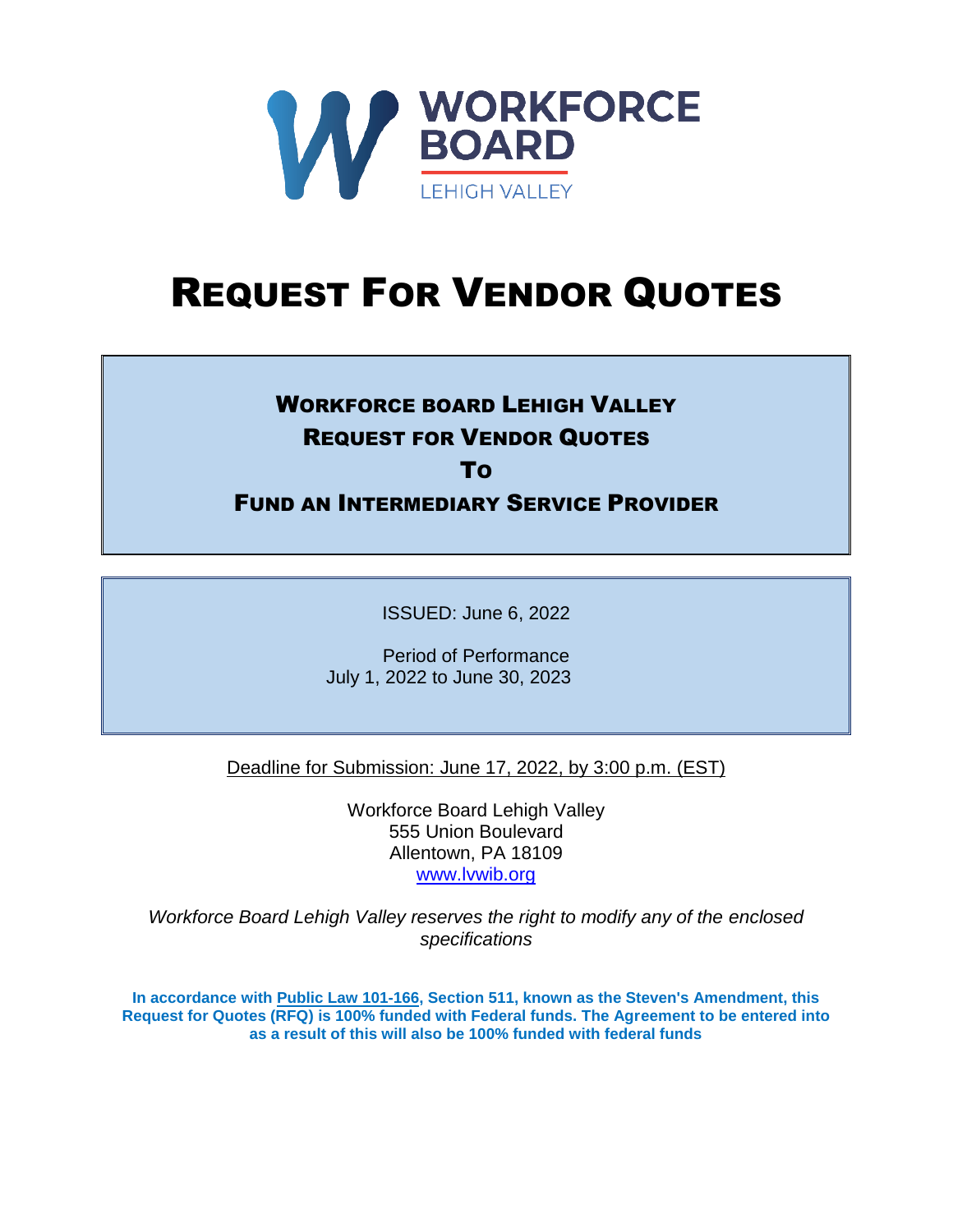#### **INTRODUCTION**

The purpose of the WBLV Intermediary is to increase awareness of Pennsylvania's workforce system called PA CareerLink®, and the services offered within the Lehigh Valley region, to business and industry as outlined in this Request for Quotes.

Targeted Industries in the Lehigh Valley include: Healthcare; Manufacturing; Transportation, Warehousing and Logistics; Finance and Insurance; and Professional, Technical and Scientific Services. Providing all job opportunities from entry level to professionals are important to Lehigh Valley's population and economy.

This is expected to be accomplished by an organization, business and/or trade associations serving business members in the Lehigh Valley region, selected as a result of this request for quotes (RFQ).

The intermediary(s) will be responsible for educating the association's membership about working with PA CareerLink<sup>®</sup> Lehigh Valley and WBLV staff to facilitate the delivery of the Intermediary services outlined in this RFQ. It is expected that the selected business/trade association will provide an Intermediary through their organization and deploy them to work with the membership to fulfill the duties and responsibilities described below in this RFQ.

The intermediary(s) will be responsible for managing an ongoing working relationship with WBLV and PA CareerLink<sup>®</sup> Lehigh Valley staff, maintain a presence within the Lehigh Valley, and have a minimum of 80% of their member businesses located in the Lehigh Valley.

For associations located outside of the Lehigh Valley workforce region, the association would need to co-locate or otherwise provide for a presence in the Lehigh Valley.

The Intermediary(s) will be expected to work with the WBLV and its workforce system called PA CareerLink® Lehigh Valley and to educate their employer members about: (1) workforce services; (2) sources of job applications; (3) reduced recruitment costs; (4) occupational On-the-Job Training (OJT) opportunities; (5) access to diverse populations, and market workforce services to Leigh Valley employers.

The intermediary is expected to expand economic opportunities for workers and jobseekers, identify the needs of workforce stakeholders, provide opportunities to integrate services and funding streams in ways that enhance workforce programs effectiveness, and assist the WBLV in leveraging new workforce initiatives for the region.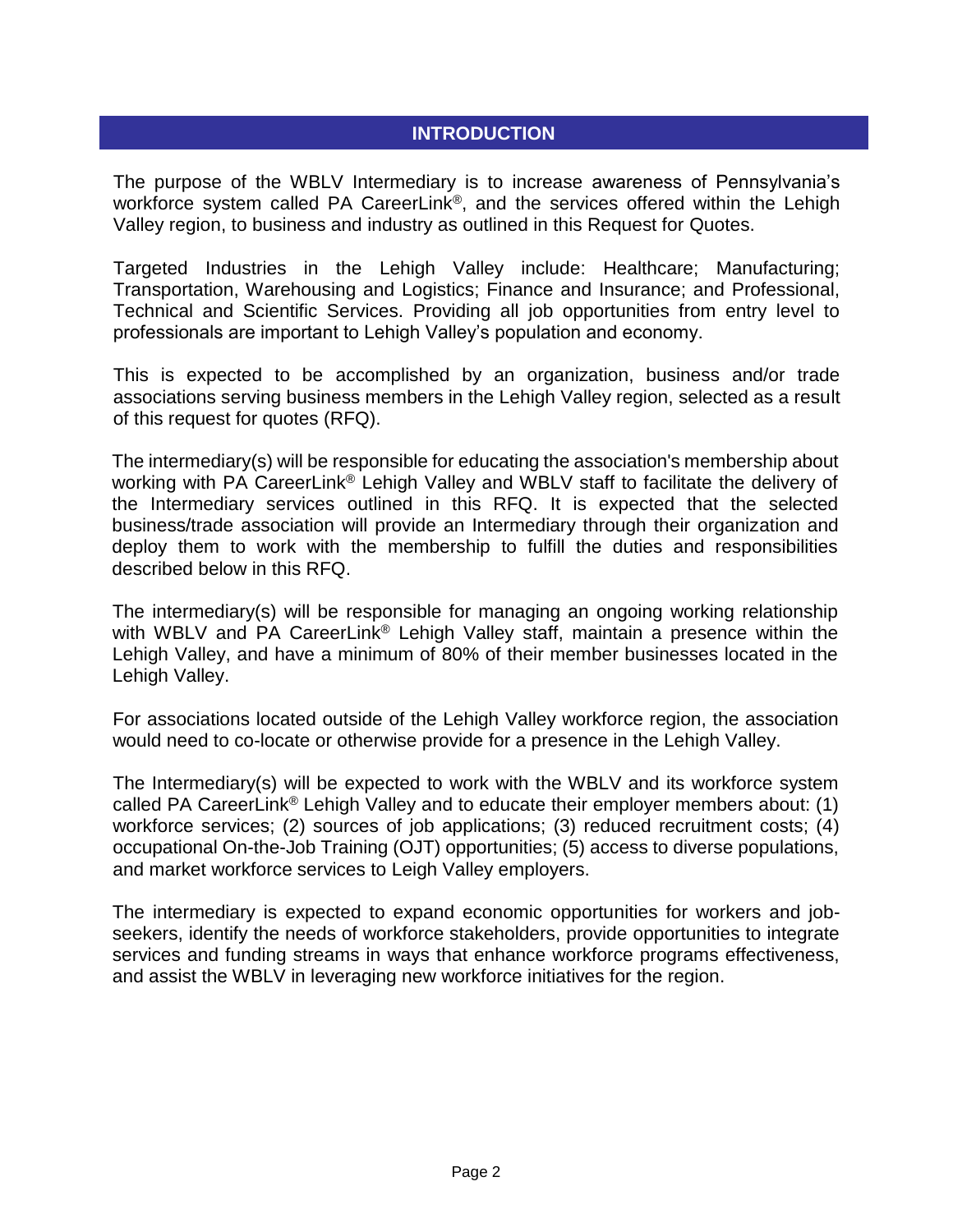## **RATING CRITERIA**

**It is recommended that you review the rating criteria and activities requested before you begin to write your response to ensure you include information relative to each category being rated and the services requested.**

The rating criteria:

- a. Does the organization represents industries targeted for expansion or relocation within the Lehigh Valley?
- b. Does industry represents jobs that are high-growth, high-skill or high-wage?
- c. The creativity in involving and communicating with the Organization's membership regarding the services available through PA CareerLink® Lehigh Valley.
- d. The number of employers which will be reached through the funding made available.
- e. A plan for linking member employers with the PA CareerLink® Lehigh Valley Business Services staff.
- f. A plan for identifying trends within the occupational sectors of the business membership of new and emerging occupations and the downsizing and elimination of jobs and skill sets.
- g. The number of opportunities available for WBLV to communicate with the member businesses to make them aware of services available through PA CareerLink® Lehigh Valley.
- h. A plan to increase the number of job listings made by the member businesses on PA CareerLink® state site.
- i. A plan to market opportunities for incumbent worker training to the member businesses.
- j. A plan to encourage work based training opportunities to the member businesses.
- k. The cost of providing the services identified above.
- 1. Proposals will be evaluated based on the below listed criteria
	- a. The various significant factors that will be considered in the evaluation of proposals are summarized below. At the discretion of the WBLV, organizations may be requested to make a verbal presentation as part of the evaluation process.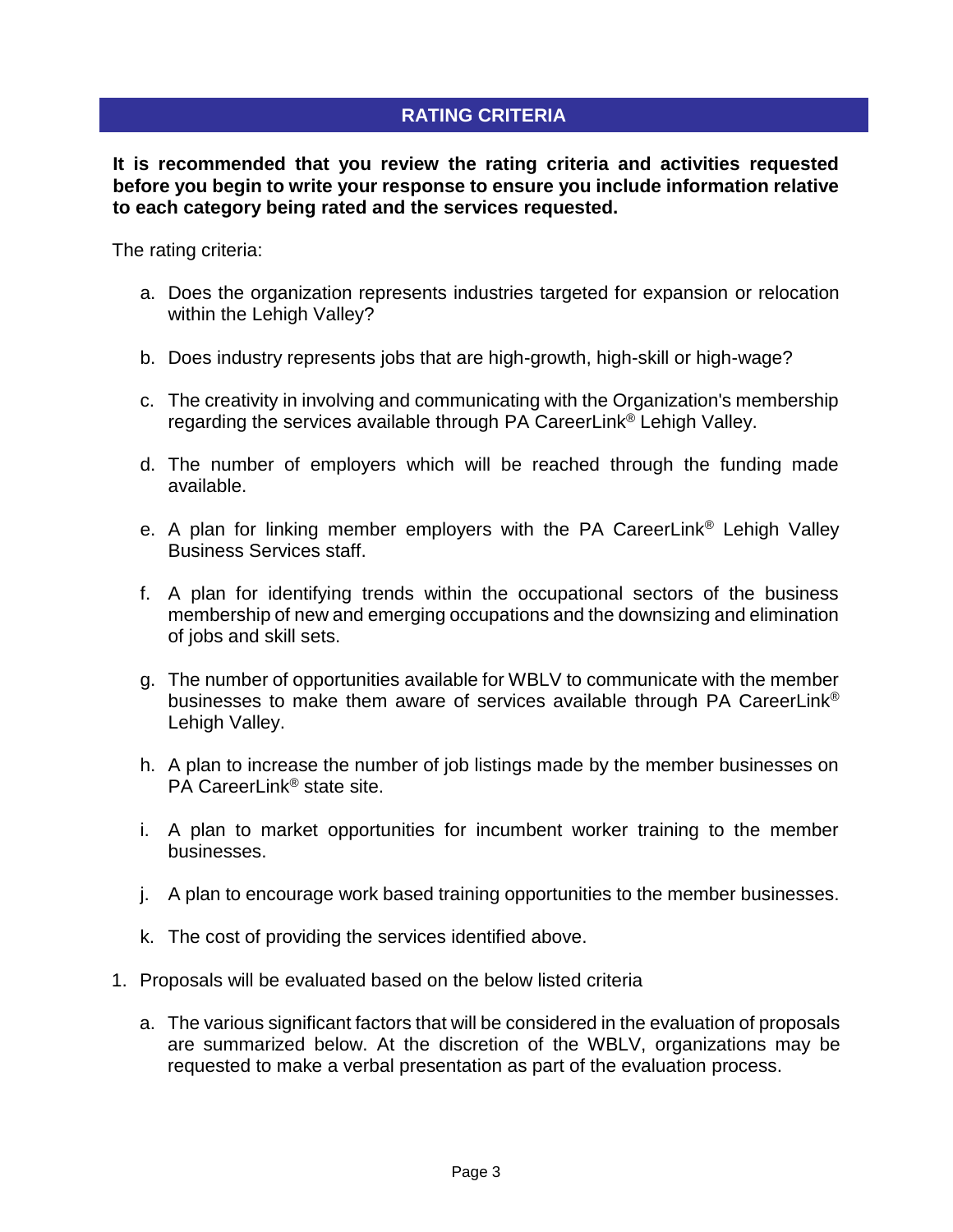#### **EVALUATION CRITERIA**

- b. Evaluation criteria:
	- i. Submission of **all** components requested under Request for Quotes Submission (5 Points)
	- ii. Capacity to deliver the services proposed (20 Points)
	- iii. Experience providing the services requested (20 Points)
	- iv. The organization's qualifications and the qualifications of the individuals to be assigned to the project (25 Points)
	- v. The timeline (10 Points)
	- vi. The detailed budget and budget narrative (20 Points)
- c. The final selection will not be decided on by any single factor including price. A Quote submitted may be eliminated from consideration for failure to comply with any of the requirements, depending upon the critical nature of such requirements.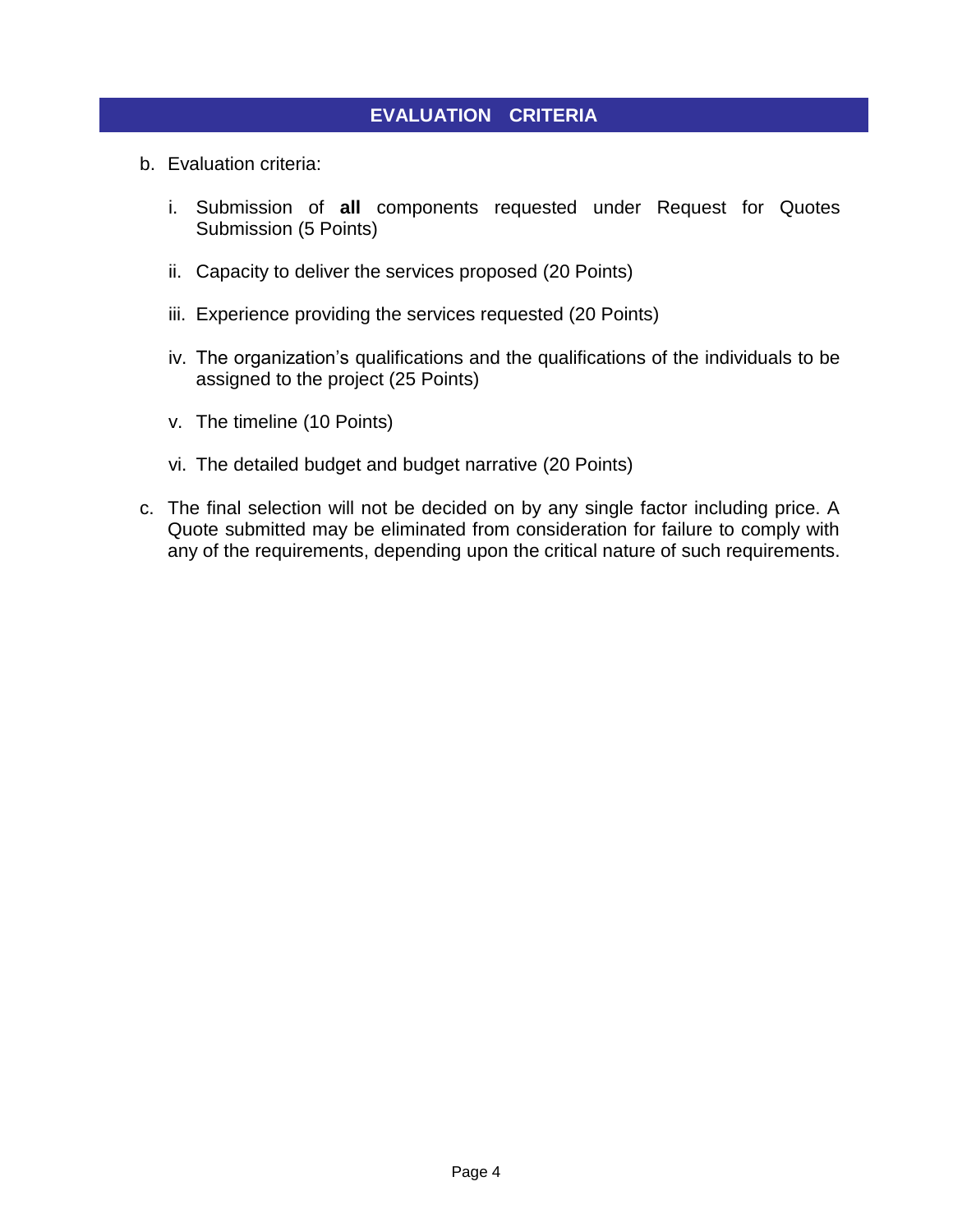#### **SCOPE OF WORK**

- a. Informing the business/trade association membership regarding services available through the WBLV and PA CareerLink® Lehigh Valley.
- b. Writing articles to appear in local business and trade newsletter distributed to the business/trade association membership. The article(s) should describe upcoming events, new grant opportunities, and ways in which the members can utilize PA CareerLink® Lehigh Valley and WBLV services. Articles should also include success stories about job seekers and employers.
- c. Providing at least four (4) opportunities during the course of the year for WBLV and PA CareerLink® Lehigh Valley representatives to address the membership at their regular meetings or at association events. Assure that information is included in the Association's membership directories, newsletters, website, electronic communications, and op-eds as appropriate.
- d. Encouraging and assisting the membership to post job vacancies on PA CareerLink® website at [www.pacareerlink.pa.gov.](http://www.pacareerlink.pa.gov/) Increase employer awareness of PA CareerLink® by recruiting employers to list their jobs on PA CareerLink®.
- e. Encouraging the membership to recruit for job vacancies through PA CareerLink® Lehigh Valley.
- f. Identifying barriers and upward and downward trends within the occupational sectors of the membership to inform the WBLV about new and emerging jobs and skill sets in high wage jobs which will be needed in the membership's workforce.
- g. Identifying occupational clusters within the membership of the association.
- h. Working with WBLV to identify training needs of the association's employer membership.
- i. Identifying opportunities for worked based training such as On-the-Job Training (OJT), work experience, and apprenticeships.
- j. If requested, attend WBLV meetings to familiarize the business or trade association with the work of the Board, and to arrange for opportunities for their members to address the Board regarding workforce issues of concern to the local employer community.
- k. Provide a workforce data-driven membership survey in partnership with the WBLV on current and future jobs, training opportunities, and benefits.
- l. Assist in recruiting employers to develop career pathways within targeted industries in demand in the Lehigh Valley.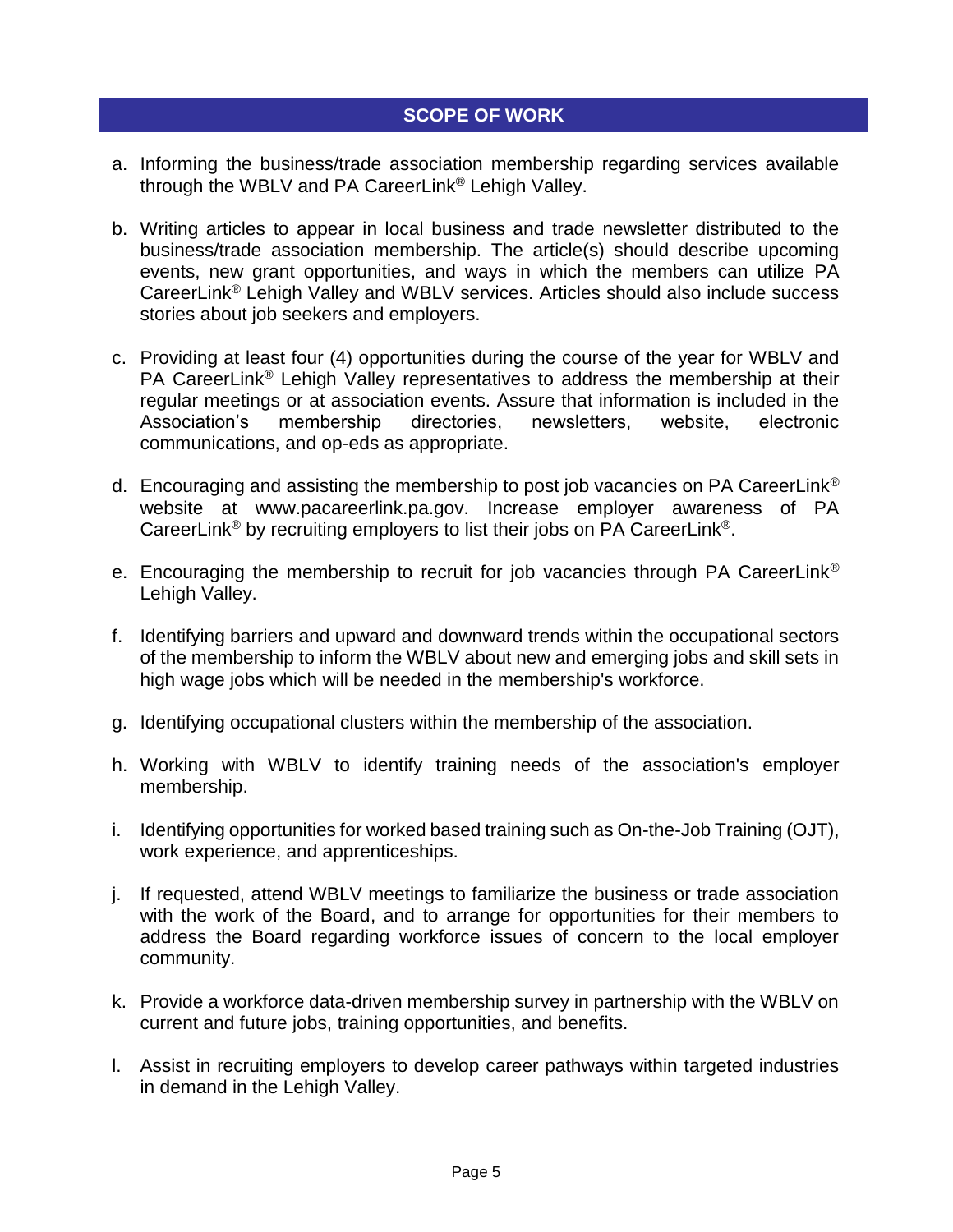- m. Work with the WBLV to identify outreach strategies to their membership.
- n. Utilize membership and events to create, plan and execute forums that will align the association's membership with the WBLV goals and objectives outlined within the WBLVs strategic plan.
- o. Create a social media presence for the WBLV using various social media outlets that promote PA CareerLink® Lehigh Valley activities.
- p. Utilize contacts with media to promote workforce issues and initiatives.
- q. Include WBLV and PA CareerLink® Lehigh Valley materials and presentations in new member orientations.
- r. Solicit members to assist in presenting workshops and presentations.

Associations seeking funds must have a membership of at least 25 distinct employers in a single sectoral area, or if representing multiple employers from multiple sectors, must have a minimum business membership of 50 distinct business members. The funds available are not meant to be start-up funds to create new associations. The Association must have a membership and be in existence for at least two (2) years to be considered for funding.

A more detailed description of the one-stops, represented by our Lehigh Valley region, is in place across the country and can be found by visiting the US Department of Labor's website, [www.doleta.gov](http://www.doleta.gov/) and clicking on the tabs for business, or by following the listed links,<http://www.doleta.gov/business/> and [http://www.careeronestop.org/.](http://www.careeronestop.org/) WBLV also has a website which can be accessed at www.lywib.org and PA CareerLink<sup>®</sup> Lehigh valley website at [www.careerlinklehighvalley.org.](http://www.careerlinklehighvalley.org/)

Organizations interested in coordinating with WBLV to enhance the services available to their member employers and to increase the awareness level of their member employers regarding services and activities which can improve their competitiveness, lower their bottom line and increase the skill base of their workers are encouraged to respond to this RFQ.

Among various factors the WBLV will consider when reviewing RFQs are the following:

- Whether the organization represents targeted industries with high-wage, highdemand occupations or emerging industries.
- The creativity shown by the applicant in involving and communicating with the Organization's membership regarding the services available through WBLV and PA CareerLink® Lehigh Valley.
- The number of employers reached through the funding made available as a result of this RFQ.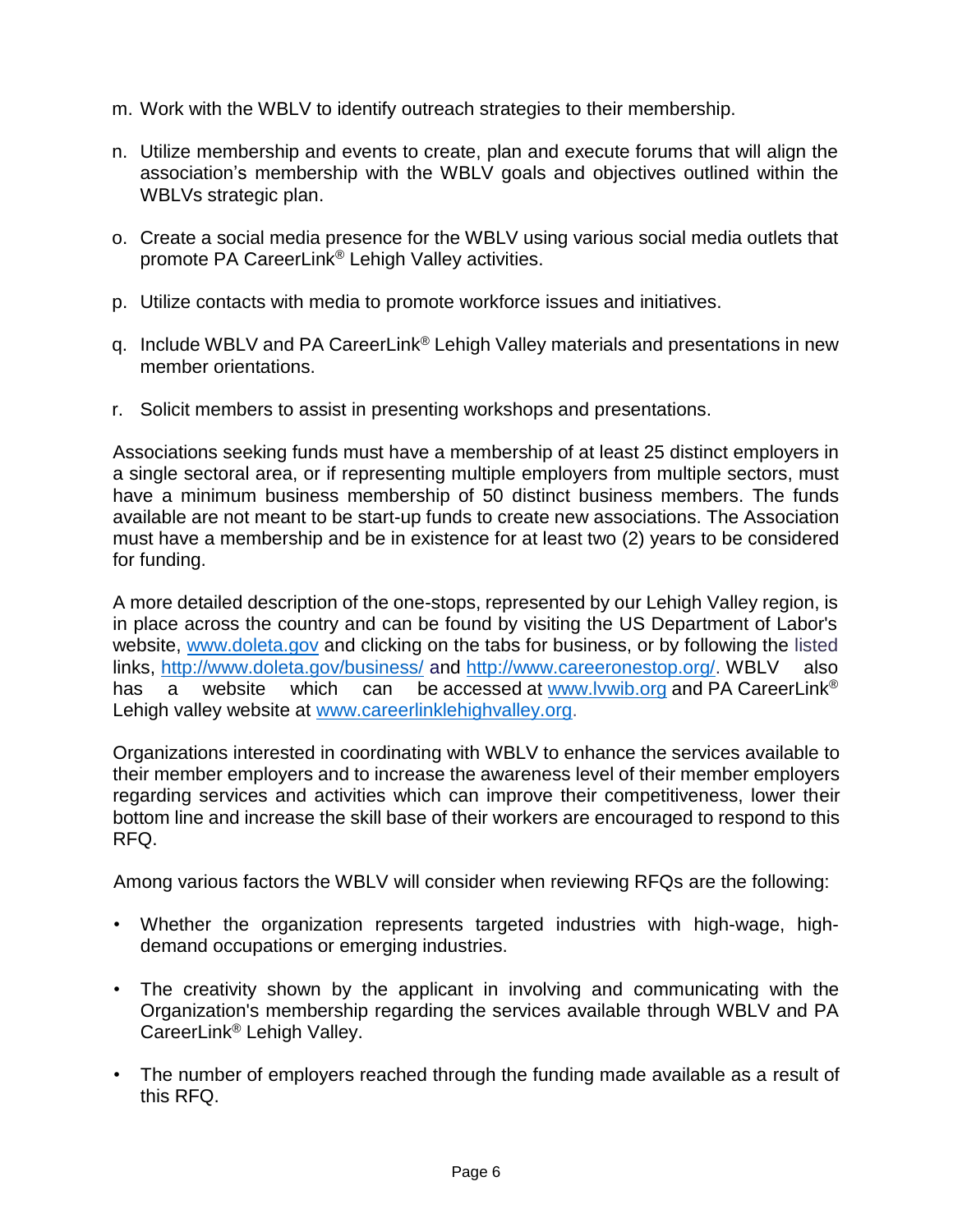- A plan for linking member employers with the PA CareerLink<sup>®</sup> Lehigh Valley Business Services Team including the listing of job vacancies.
- The cost of providing the services identified above.

### **WHO MAY APPLY**

Proposers must be a trade or business association including economic development agencies and chambers of commerce located in the Lehigh Valley or which cover the Lehigh Valley workforce area consisting of Lehigh and Northampton Counties. Selected proposers must place the intermediary(s) in an office located in the Lehigh Valley to work with Lehigh Valley Businesses. Single sector associations must have a membership of at least 25 employers; associations representing multiple sectors must have a membership of at least 50 employers. Associations located outside of the Lehigh Valley must have a membership consisting of 80% Lehigh Valley employers.

#### **CONTRACT TERM**

RFQs selected for funding will be funded through June 30, 2023. The contract to be negotiated may be renewed for three successive 12-month periods at the discretion of the WBLV.

#### **QUESTIONS**

Questions regarding this Request for Quotes should be submitted through the WBLV website at [info@workforcelv.org](mailto:info@workforcelv.org) by 3:00 p.m., June 15, 2022.

WBLV will make every effort to post responses within two business days.

Please do not contact WBLV, their elected officials or board members directly as this may result in your quote being voided and not considered.

Modifications and clarifications to this quote document will be posted on the WBLV website, [www.lvwib.org,](http://www.lvwib.org/) along with the answers to any questions posed. The WBLV will not respond to individual phone inquiries, nor will the WBLV email responses on an individual basis. It will be the proposer's responsibility to check the WBLV website for responses to their questions.

#### **REPORTS**

Proposers selected will be required to provide WBLV with reports quarterly. These reports will be used to keep the governing board updated regarding the Intermediaries activities and performance.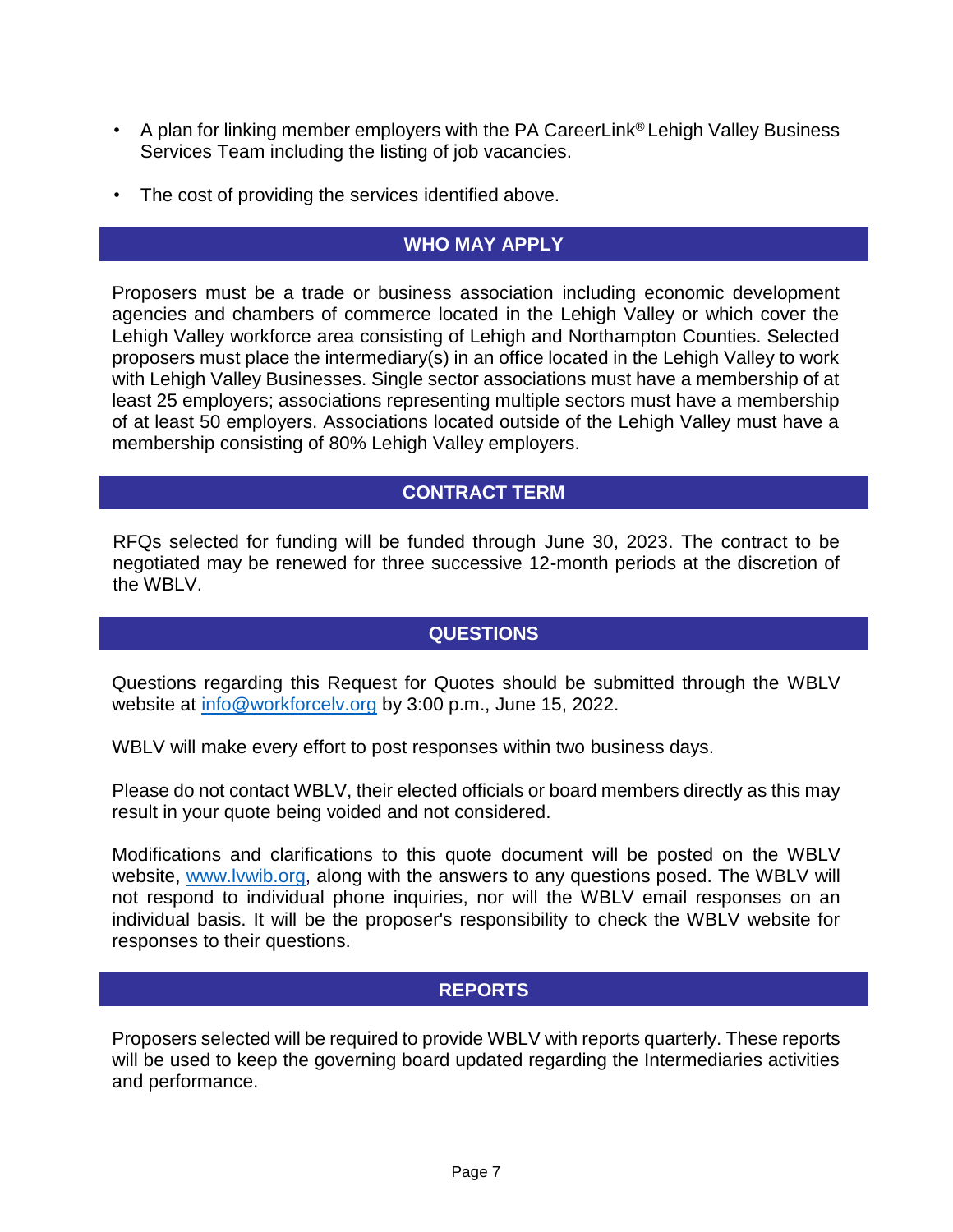#### **REQUEST FOR QUOTE SUBMISSION**

#### **RFQ DUE DATE AND REVIEW PROCESS**

All dates are subject to change by WBLV

| <b>EVENT</b>                                      | <b>DATE and TIME</b>         |
|---------------------------------------------------|------------------------------|
| RFQ Issued to the Public                          | June 6, 2022                 |
| Deadline for Submitting Written Questions to WBLV | June 15, 2022, 12:00pm (EST) |
| Deadline for RFQ Submission                       | June 17, 2022, 3:00pm (EST)  |
| Contract Start                                    | July 1, 2022                 |
| Contract End                                      | June 30, 2023                |

Late Quotes will not be accepted.

- 2. Quotes should be submitted via email in both MS Word and PDF formats addressed to [info@workforcelv.org.](mailto:info@workforcelv.org) **Subject Line: WBLV Intermediary Quotes Response**.
- 3. The quote should contain the following information in the order stated, so that reviewers will find it easy to compare the proposals:
	- a. A letter of transmittal signed by an authorized representative of the organization. This letter of transmittal must state the names of the individual (s) authorized to negotiate with WBLV and sign contracts on behalf of the organization.
	- b. The RFQ Application Cover Page.
	- c. An executive summary.
	- d. A short history of the organization and its experience and knowledge in Intermediary Services as outlined in this RFQ.
	- e. A description of similar projects performed by consultant.
	- f. The names, resumes and a summary of the experience of individual(s) to be assigned to the project.
	- g. An estimated timeline for completion of the project activities.
	- h. Three business references.
	- i. Must provide a detail budget and budget narrative.